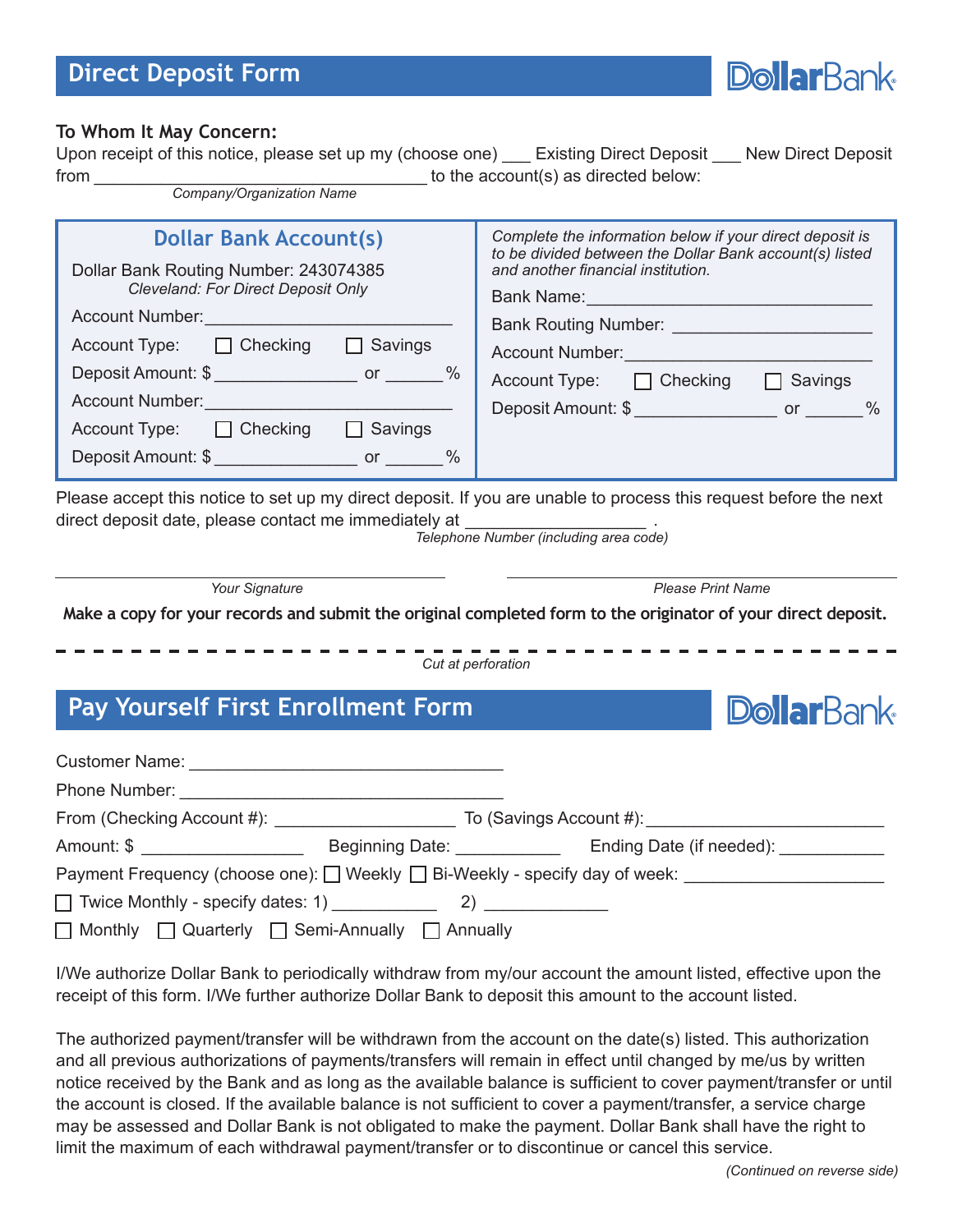## **Pay Yourself First Enrollment Form (continued)**



This agreement is subject to applicable banking laws, the Bank's charter, bylaws and the rules and deposit agreements as they exist or may be amended.

**Customer Signature \_\_\_\_\_\_\_\_\_\_\_\_\_\_\_\_\_\_\_\_\_ Bank Representative Signature \_\_\_\_\_\_\_\_\_\_\_\_\_\_\_\_\_\_\_**

**Internal Use Only: Send completed form to Account Services**